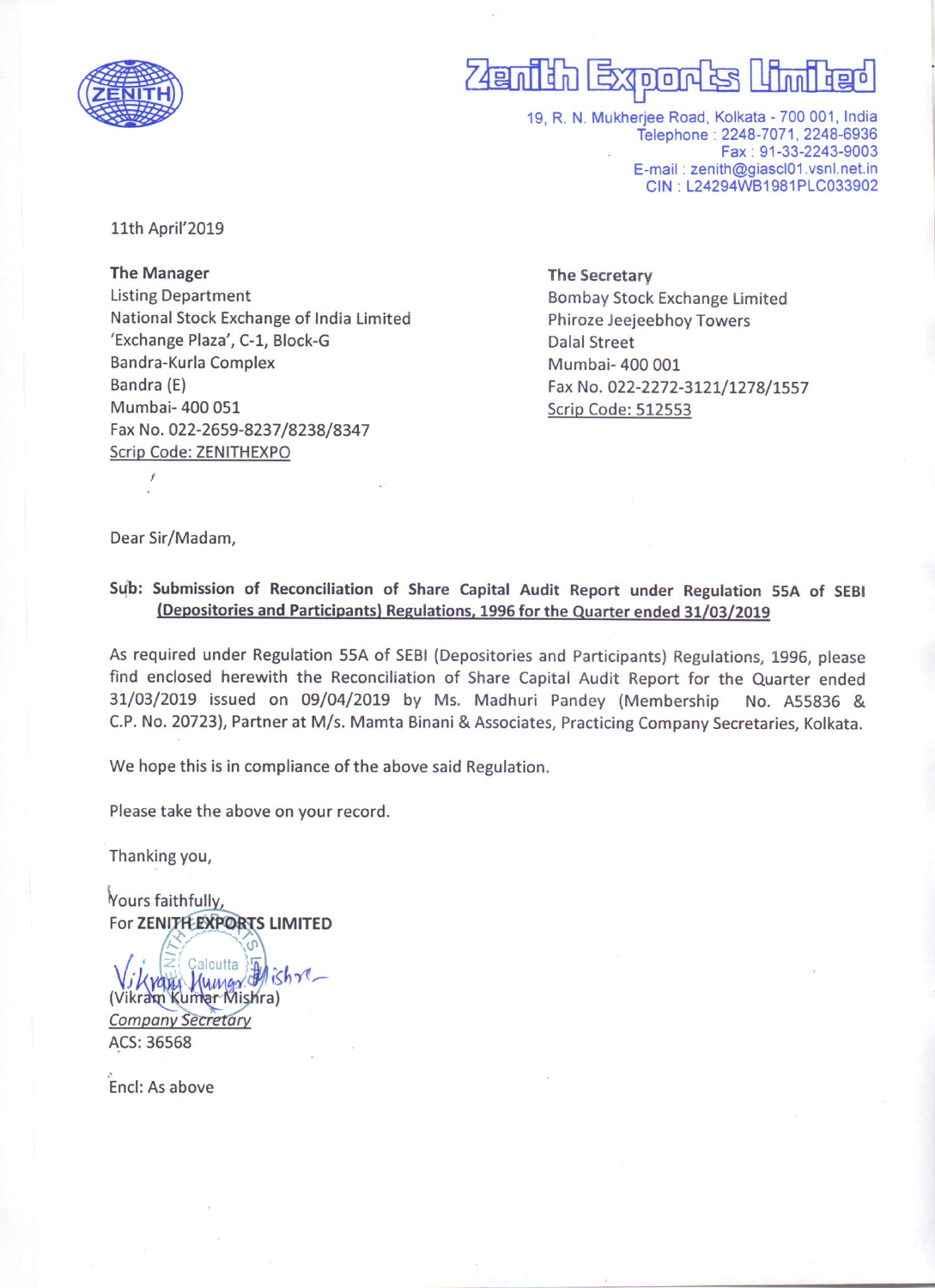

The Secretary National Stock Exchange of India Limited Exchange Plaza Plot No.C/1, G Block Bandra Kurla Complex Bandra (East) Mumbai 400051

The Secretary Bombay Stock Exchange Limited Phiroze Jeejeebhoy Towers, 17<sup>th</sup> Floor Dalal Street Mumbai 400001 ,

## Sub: Reconciliation of Share Capital Audit for the quarter ended March, 2019

I

I have verified and checked the books, papers and other documents of Zenith Exports Limited having its registered office at 19, R. N. Mukherjee Road, Kolkata 700001 in relation to the Reconciliation of Share Capital Audit and the report in the format prescribed, duly certified, is enclosed herewith for the quarter ended March, 2019 for your record.

Mamta Binani & Associates Practicing Company Secretaries

Madhuri Pa

Madhuri Pandey Partner C.P. No. 20723 ACS No. 55836

. Date: 09.04.2019 Place: Kolkata

.'



**Room No.6, 4th Floor, Commerce House. 2A. Gsn8sh Chandra Avenus, Kolkats** ~ **700013**  E .. **msmtabOmsmtabinsni.com. msmtablnan/Ogmsll,com. W .' www.mamtablnanl.com**  P : 33 2213 2045,4004 1650, M : 98310 99551, Follow me on (18) In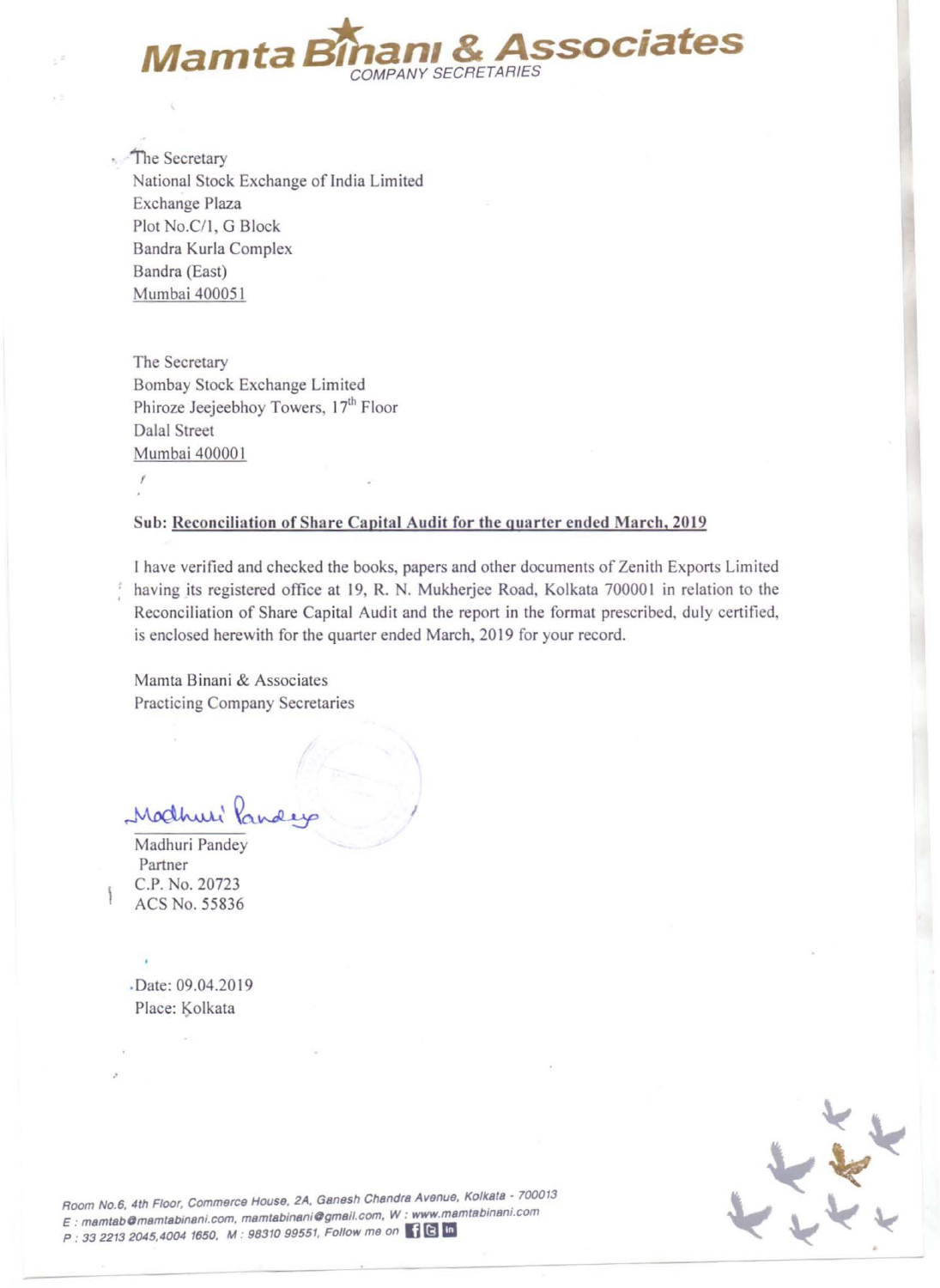

## RECONCILIATION OF SHARE CAPITAL AUDIT

|            | 1. For Quarter Ended                                                           | : March, 2019                                                                     |                           |  |  |  |
|------------|--------------------------------------------------------------------------------|-----------------------------------------------------------------------------------|---------------------------|--|--|--|
|            | 2. ISIN                                                                        | : INE 058B01018                                                                   |                           |  |  |  |
|            | 3. Face Value                                                                  | : Rs.10.00 each                                                                   |                           |  |  |  |
|            | 4. Name of the Company                                                         | : ZENITH EXPORTS LIMITED                                                          |                           |  |  |  |
|            | 5. Registered Office Address                                                   | : 19, R. N. Mukherjee Road, Kolkata 700001                                        |                           |  |  |  |
|            | 6. Correspondence Address                                                      | : 19, R. N. Mukherjee Road, Kolkata 700001                                        |                           |  |  |  |
| $\prime$ . | Telephone and Fax Nos.                                                         | : Tel no.: 033 2248 7071<br>: Fax no.: 033 2243 9003                              |                           |  |  |  |
| 8.         | E-mail address                                                                 | : zenith@giascl01.vsnl.net.in                                                     |                           |  |  |  |
|            | 9. Names of the Stock Exchanges where<br>the Company's securities are listed   | : 1. National Stock Exchange of India Limited<br>2. Bombay Stock Exchange Limited |                           |  |  |  |
|            |                                                                                | Number of shares                                                                  | % of Total Issued Capital |  |  |  |
|            | 10. Issued Capital                                                             | : 5396250                                                                         | 100.00                    |  |  |  |
|            | 11. Listed Capital (Exchange wise)<br>(as per Company records)                 | : 5396250                                                                         | 100.00                    |  |  |  |
|            | 12. Held in dematerialized form in CDSL                                        | :71806                                                                            | 1.33                      |  |  |  |
|            | 13. Held in dematerialized form in NSDL                                        | :5291277                                                                          | 98.06                     |  |  |  |
|            | 14. Physical                                                                   | :33167                                                                            | 0.61                      |  |  |  |
|            | 15. Total Number of Shares (12+13+14)                                          | : 5396250                                                                         | 100.00                    |  |  |  |
|            | ·16. Reasons for difference, if any between<br>(10 & 11), (10 & 15), (11 & 15) | : N.A.                                                                            |                           |  |  |  |





**Room No.6, 4tf'1 Floor. Commerce House, 2A. Gsnesh Chandrs Avenue. KOlk.8t8 : 700013**  E : **msmtsbOmsmtablnani. com. msmtsbinsn/Ogmsil.com. W : www.msmtsbmsnI.com**  P : 33 2213 2045,4004 1650, M : 98310 99551, Follow me on [ ] C In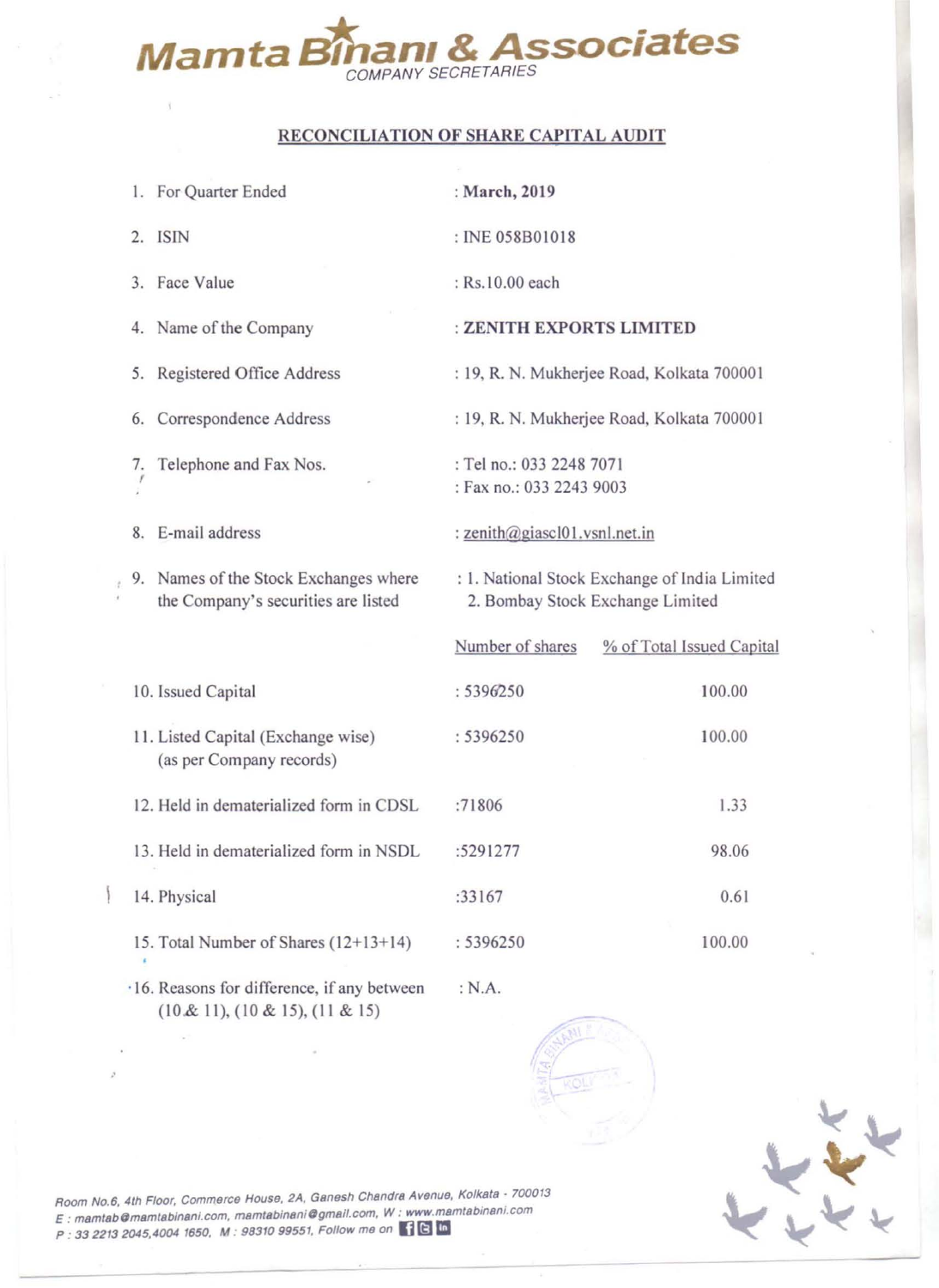17. Certifying the details in changes in share capital during the quarter under consideration as per Table below:

| Particulars* No. of | shares | Applied/<br><b>Not Applied</b><br>for Listing | <b>Listed on</b><br><b>Stock</b><br><b>Exchanges</b><br>(specify<br>names) | Whether<br>intimated<br>to CDSL | Whether<br>intimated<br>to NSDL | In Prin.<br>app.<br>pending<br>for listing<br><i>(specify)</i><br>names of SE) |
|---------------------|--------|-----------------------------------------------|----------------------------------------------------------------------------|---------------------------------|---------------------------------|--------------------------------------------------------------------------------|
| N.A                 | N.A    | N.A                                           | N.A                                                                        | N.A                             | N.A                             | N.A                                                                            |

• Rights, Bonus, Preferential Issue, ESOPs, Amalgamation, Conversion, Buyback, Capital Reduction, Forfeiture, Any other (to specify)

- 18. Register of Members is updated (Yes/No) : Yes If not, updated up to which date
- 19. Reference to previous quarter with regards : N.A.  $\prime$  to excess dematerialized shares, if any
- 20. Has the Company resolved the matter mentioned in point 19 above in the current quarter :N.A.
- 21. Mention the total no. of request, ifany, Confirmed after 21 days and the total no. of requests beyond 21 days with the reasons for delay: :N.A.

Total No. of demat requests Confirmed after 21 days Pending for more than 21 days No. of requests No. of shares Reasons for delay

I

- 22. Name, Telephone & Fax No. of the Compliance Officer of the Company
- : CS Vikram Kumar Mishra,Compliance Officer Tel no.: 033 2248 7071 Fax no.: 033 2243 9003